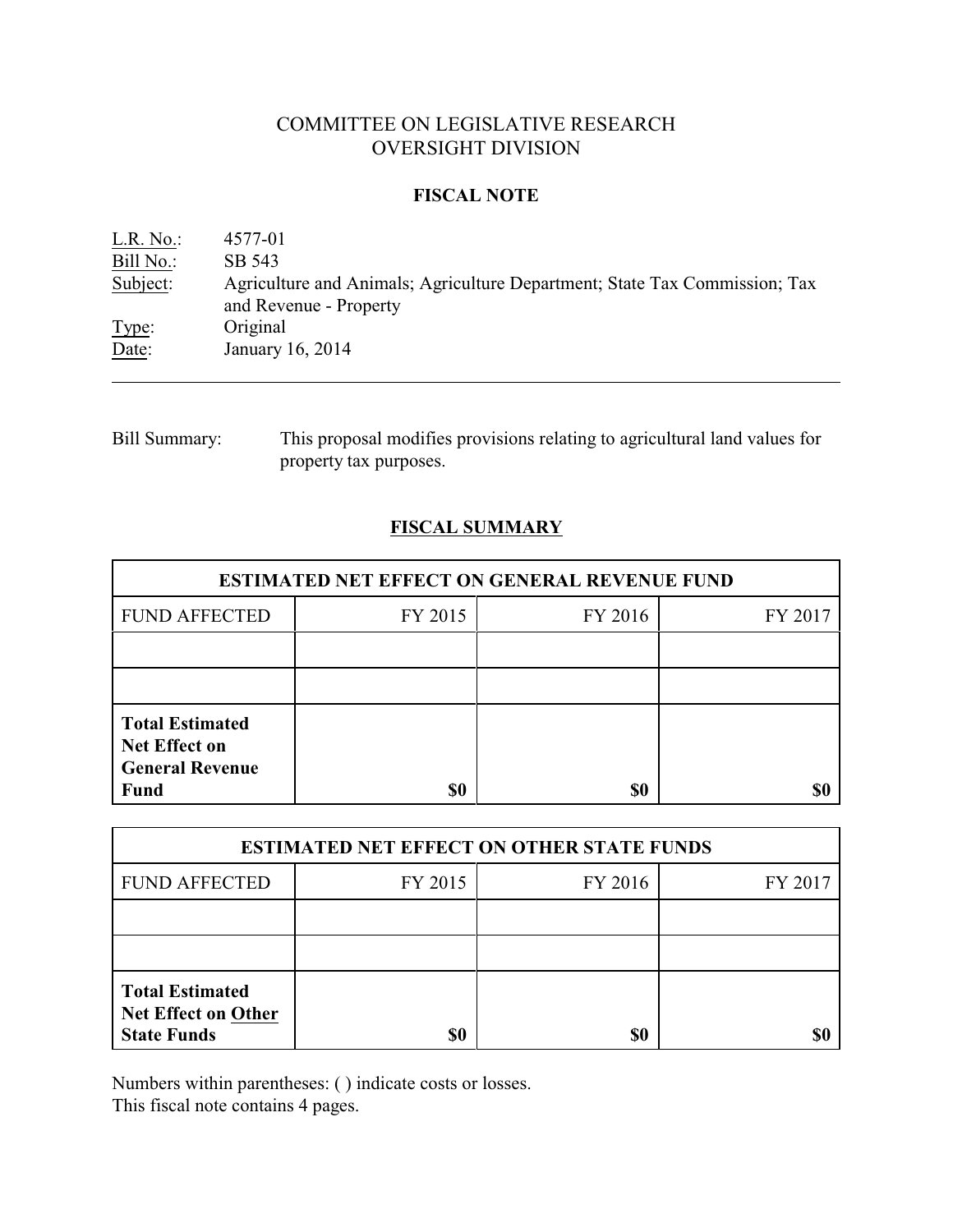| <b>ESTIMATED NET EFFECT ON FEDERAL FUNDS</b>                               |         |         |         |  |
|----------------------------------------------------------------------------|---------|---------|---------|--|
| <b>FUND AFFECTED</b>                                                       | FY 2015 | FY 2016 | FY 2017 |  |
|                                                                            |         |         |         |  |
|                                                                            |         |         |         |  |
| <b>Total Estimated</b><br><b>Net Effect on All</b><br><b>Federal Funds</b> | \$0     | \$0     |         |  |

| <b>ESTIMATED NET EFFECT ON FULL TIME EQUIVALENT (FTE)</b>    |         |         |         |  |
|--------------------------------------------------------------|---------|---------|---------|--|
| <b>FUND AFFECTED</b>                                         | FY 2015 | FY 2016 | FY 2017 |  |
|                                                              |         |         |         |  |
|                                                              |         |         |         |  |
| <b>Total Estimated</b><br><b>Net Effect on</b><br><b>FTE</b> |         |         |         |  |

 $\Box$  Estimated Total Net Effect on All funds expected to exceed \$100,000 savings or (cost).

 $\Box$  Estimated Net Effect on General Revenue Fund expected to exceed \$100,000 (cost).

| <b>ESTIMATED NET EFFECT ON LOCAL FUNDS</b> |         |         |       |  |
|--------------------------------------------|---------|---------|-------|--|
| FUND AFFECTED                              | FY 2015 | FY 2016 | FV 20 |  |
| <b>Local Government</b>                    | \$0     | \$0     | \$(   |  |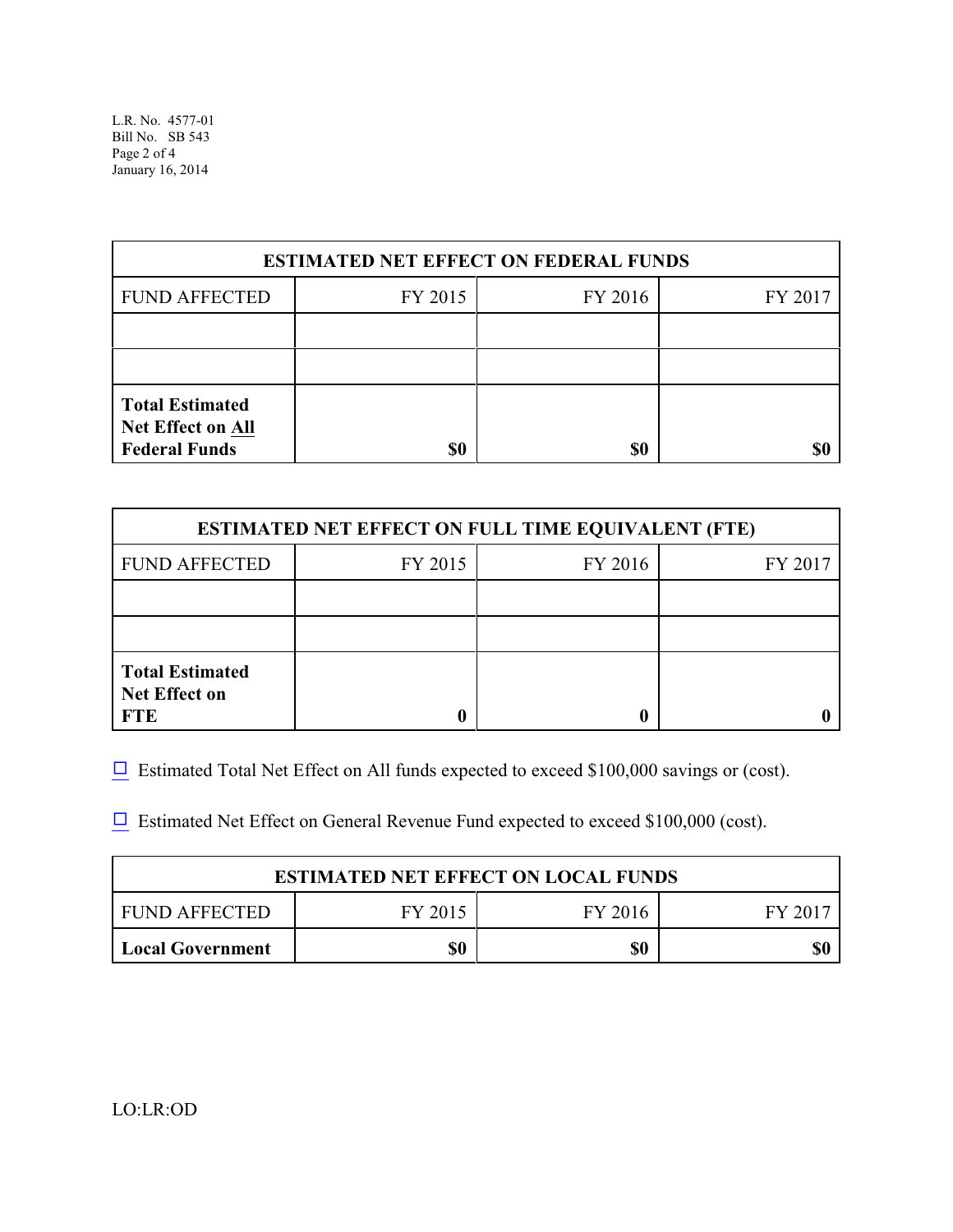L.R. No. 4577-01 Bill No. SB 543 Page 3 of 4 January 16, 2014

### **FISCAL ANALYSIS**

#### ASSUMPTION

Officials from the **State Tax Commission**, **Missouri House of Representatives**, **Missouri Senate**, **Department of Agriculture** and **Department of Revenue** each assume the current proposal would not fiscally impact their respective agencies.

| FISCAL IMPACT - State Government      | FY 2015<br>$(10 \text{ Mo.})$ | FY 2016                       | FY 2017                       |
|---------------------------------------|-------------------------------|-------------------------------|-------------------------------|
|                                       | $\underline{\underline{\$0}}$ | $\underline{\underline{\$0}}$ | $\underline{\underline{\$0}}$ |
| FISCAL IMPACT - Local Government      | FY 2015<br>$(10 \text{ Mo.})$ | FY 2016                       | FY 2017                       |
|                                       | <u>\$0</u>                    | $\underline{\underline{\$0}}$ | $\underline{\underline{\$0}}$ |
| <b>FISCAL IMPACT - Small Business</b> |                               |                               |                               |

This proposal may positively impact small business farmers.

#### FISCAL DESCRIPTION

The proposed legislation appears to have no direct fiscal impact.

This legislation is not federally mandated, would not duplicate any other program and would not require additional capital improvements or rental space.